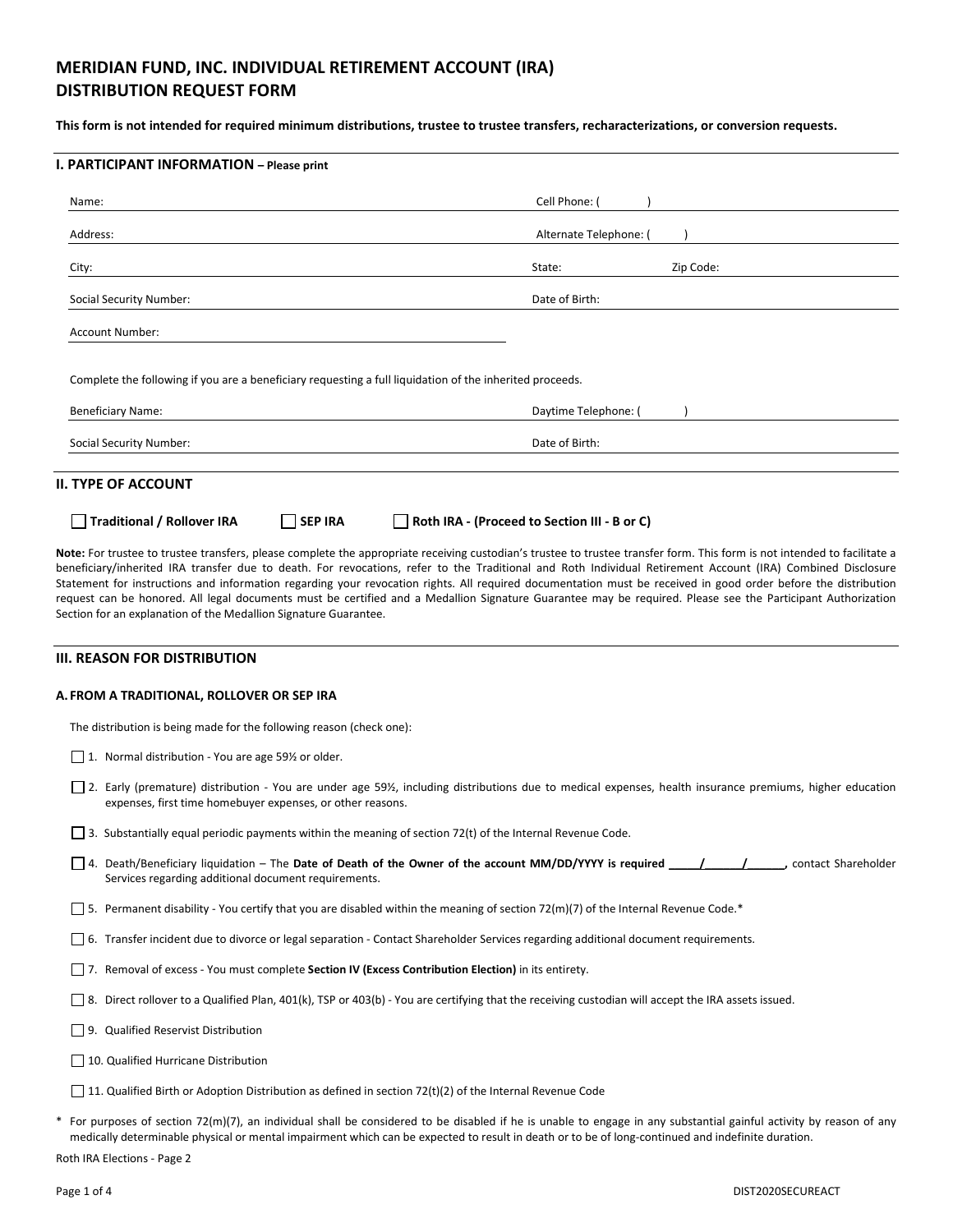## **B. QUALIFIED DISTRIBUTION FROM A ROTH IRA - This Roth IRA distribution satisfies the 5-year holding period requirement: Yes (If "No", proceed to Section C)**

The distribution is being made for the following reason (check one):

 $\Box$  1. You are age 59% or older.

- 2. Death/Beneficiary liquidation The **Date of Death of the Owner of the account MM/DD/YYYY is required \_\_\_\_\_/\_\_\_\_\_\_/\_\_\_\_\_\_,** contact Shareholder Services regarding additional document requirements.
- 3. Permanent disability You certify that you are disabled within the meaning of section 72(m)(7) of the Internal Revenue Code.\*

**Note:** Distributions not meeting the 5-year required period and for all other reasons not listed above are considered non-qualified.

### **C. NON-QUALIFIED DISTRIBUTION FROM A ROTH IRA – The distribution is being made for the following reason (check one):**

- □ 1. Normal distribution (prior to the 5-year holding requirement) You are age 59½ or older.
- 2. Early (premature) distribution You are under age 59½, including distributions due to medical expenses, health insurance premiums, higher education expenses, first time homebuyer expenses, or other reasons.
- 3. Substantially equal periodic payments within the meaning of section 72(t) of the Internal Revenue Code.
- 4. Death/Beneficiary liquidation If you are a beneficiary, contact Shareholder Services regarding additional document requirements.
- $\Box$  5. Permanent disability You certify that you are disabled within the meaning of section 72(m)(7) of the Internal Revenue Code.\*
- 6. Transfer incident due to divorce or legal separation contact Shareholder Services regarding additional document requirements.
- 7. Removal of excess You must complete **Section IV (Excess Contribution Election)** in its entirety.
- 8. Qualified Reservist Distribution
- 9. Qualified Hurricane Distribution
- 10. Qualified Birth or Adoption Distribution as defined in section 72(t)(2) of the Internal Revenue Code
- For purposes of section 72(m)(7), an individual shall be considered to be disabled if he is unable to engage in any substantial gainful activity by reason of any medically determinable physical or mental impairment which can be expected to result in death or to be of long-continued and indefinite duration.

## **IV. EXCESS CONTRIBUTION ELECTION**

Amount of excess: \$\_\_\_\_\_\_\_\_\_\_\_\_\_\_\_\_\_\_\_\_\_\_\_\_\_ Tax year **for which** excess contribution was made:\_\_\_\_\_\_\_\_\_\_\_\_\_ Date Deposited:\_\_\_\_\_\_\_\_\_\_\_\_\_\_

Earnings will be removed with the excess contribution if corrected before your federal income tax-return due date (including extensions), pursuant to Internal Revenue Code Section 408(d)(4) and Internal Revenue Service ("IRS") Publication 590. You may be subject to an IRS penalty of 6% for each year the excess remains in the account. In addition, the IRS may impose a 10% early distribution penalty on the earnings, if you are under age 59½. You will receive IRS Form 1099-R for the year in which the excess distribution takes place (not for the year in which the excess contribution was made). Consult IRS Publication 590 for more information pertaining to excess contributions. If you are subject to a federal penalty tax due to an excess contribution, you must file IRS Form 5329.

For the purpose of the excess contribution, we will calculate the net income attributable ("NIA") to the contribution using the method provided in the IRS Final Regulations for Earnings Calculation for Returned or Recharacterized Contributions*.* This method calculates the NIA based on the actual earnings and losses of the IRA during the time it held the excess contribution. Please note that a negative NIA is permitted and, if applicable, will be deducted from the amount of the excess contribution.

### **A. The excess is being corrected** *before* **your federal income tax-filing deadline (including extensions):**

Remove excess plus/minus net income attributable. Distribute according to my instructions in **Section VI (Mailing Instructions)**.

Remove excess plus/minus net income attributable. Re-deposit as a **current year** contribution (not to exceed annual IRA contribution limit).

- **B. The excess is being corrected** *after* **your federal income tax-filing deadline (including extensions).** Earnings on the excess contribution will remain in the account.
	- Remove excess and distribute according to my instructions in **Section VI (Mailing Instructions)**.
	- Remove excess and re-deposit as a **current year** contribution (not to exceed annual IRA contribution limit).
- **C. Redesignating an excess contribution to a later tax year**. Please consult a tax advisor to review your specific situation and to determine your best course of action. If you should decide to carry over the excess contribution to a later year, DO NOT RETURN THIS FORM.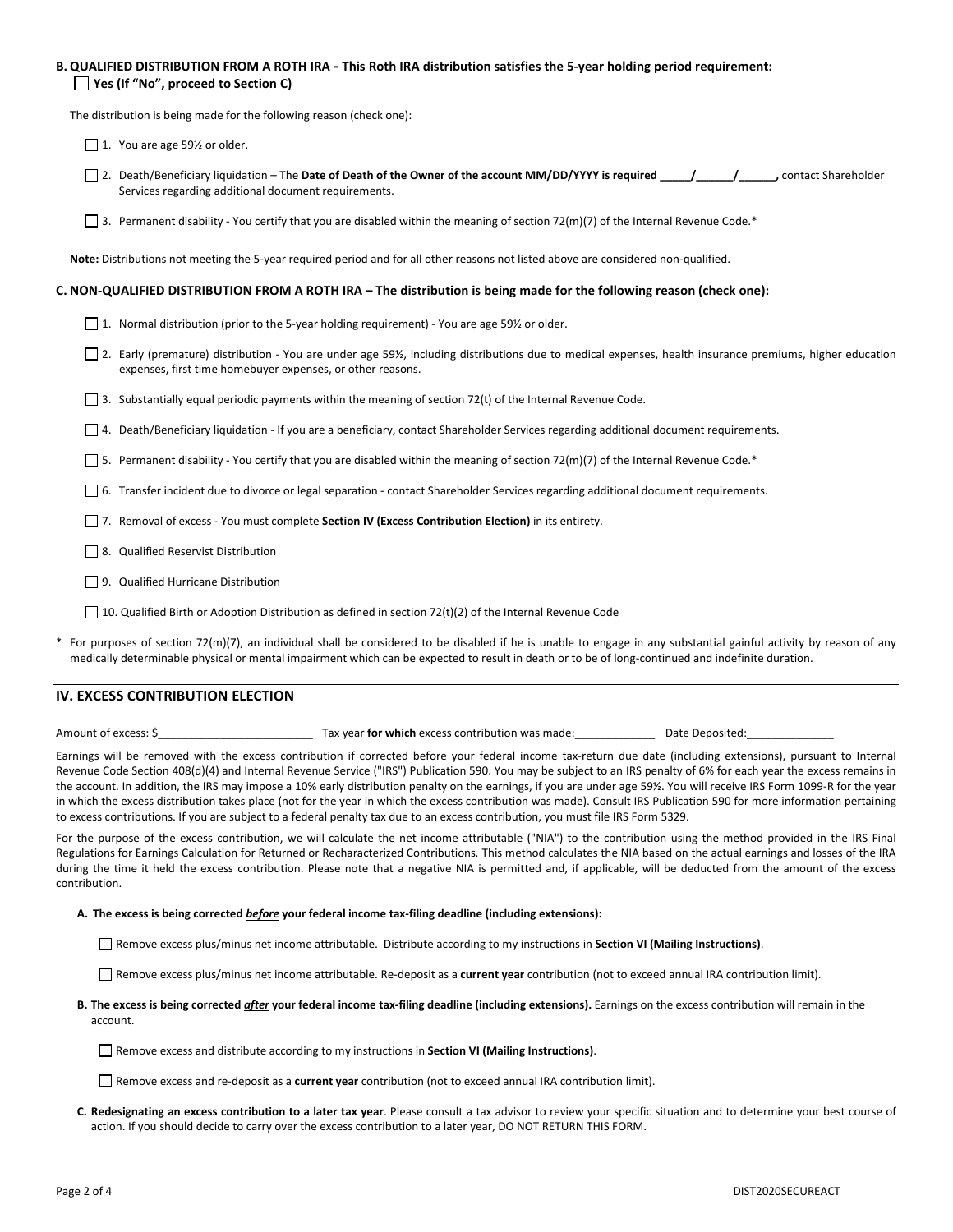## V. DISTRIBUTION AMOUNT – Complete sections A and B

# **A. Choose one:**

| A. CHUUSE UHE.                                                                                                                              |                                                             |                   |
|---------------------------------------------------------------------------------------------------------------------------------------------|-------------------------------------------------------------|-------------------|
| Liquidate Entire Account                                                                                                                    |                                                             |                   |
| $\mathbf{L}$                                                                                                                                |                                                             |                   |
|                                                                                                                                             |                                                             |                   |
| Substantially Equal Periodic Payments (Section 72(t) of the Internal Revenue Code) - In the amount of $\zeta$ _________________________(or) |                                                             |                   |
| Calculate under the RMD method using $\Box$ Uniform Lifetime Table $\Box$ Single Life Table $\Box$ Joint and Last Survivor Table*           |                                                             |                   |
|                                                                                                                                             |                                                             |                   |
| Distribute in a series of $\Box$ Monthly $\Box$ Quarterly $\Box$ Semi-Annual $\Box$ Annual Installments                                     |                                                             |                   |
| B. Choose one:                                                                                                                              |                                                             |                   |
| Distribute proportionately across all funds, (or)                                                                                           |                                                             |                   |
| Distribute as indicated below:                                                                                                              |                                                             |                   |
|                                                                                                                                             |                                                             |                   |
|                                                                                                                                             |                                                             |                   |
|                                                                                                                                             |                                                             |                   |
|                                                                                                                                             | Total Amount: \$<br><u> 1990 - Johann Barbara, martxa a</u> | <b>Total 100%</b> |

## **RESTRICTION ON INDIRECT (60-DAY) ROLLOVERS**

An IRA participant is allowed only one rollover from one IRA to another (or the same IRA) across all IRAs (Traditional, Rollover, Roth, SEP, SARSEP and SIMPLE) in aggregate that a taxpayer owns in any 12-month or 365-day period. As an alternative, a participant can make an unlimited number of trustee-to-trustee transfers where the proceeds are delivered directly to the receiving financial institution, successor custodian or trustee. You must contact the receiving institution to initiate a trustee-to-trustee transfer. For more information please visit the Internal Revenue Service's web site www.irs.gov using the search term "IRA One-Rollover-Per-Year Rule".

|                                                                                |                                                                                              |       |        | *Qualified Plan, 401(k), TSP or 403(b) Direct Rollover Deposit - Check will be made payable to the receiving custodian. |                                                                                                                                                                                                                               |
|--------------------------------------------------------------------------------|----------------------------------------------------------------------------------------------|-------|--------|-------------------------------------------------------------------------------------------------------------------------|-------------------------------------------------------------------------------------------------------------------------------------------------------------------------------------------------------------------------------|
| Type of plan receiving IRA assets: $\Box$ 401(k)                               | 403(b)<br>$\blacksquare$ TSP<br>$\sqrt{457}$ plan<br>other employer sponsored qualified plan |       |        |                                                                                                                         |                                                                                                                                                                                                                               |
| *Receiving Custodian:                                                          | <b>Account Number:</b>                                                                       |       |        |                                                                                                                         |                                                                                                                                                                                                                               |
| Street:                                                                        |                                                                                              | City: |        | State:                                                                                                                  | Zip:                                                                                                                                                                                                                          |
| *Transfer funds electronically via ACH (voided check required, if not on file) |                                                                                              |       | $(or)$ | *Mail check to:                                                                                                         |                                                                                                                                                                                                                               |
|                                                                                |                                                                                              |       |        |                                                                                                                         | *A Medallion Signature Guarantee<br>("MSG") Stamp is required if the<br>banking instructions are not already<br>on file. An MSG may be obtained at<br>your local bank or trust company,<br>securities broker/dealer, clearing |